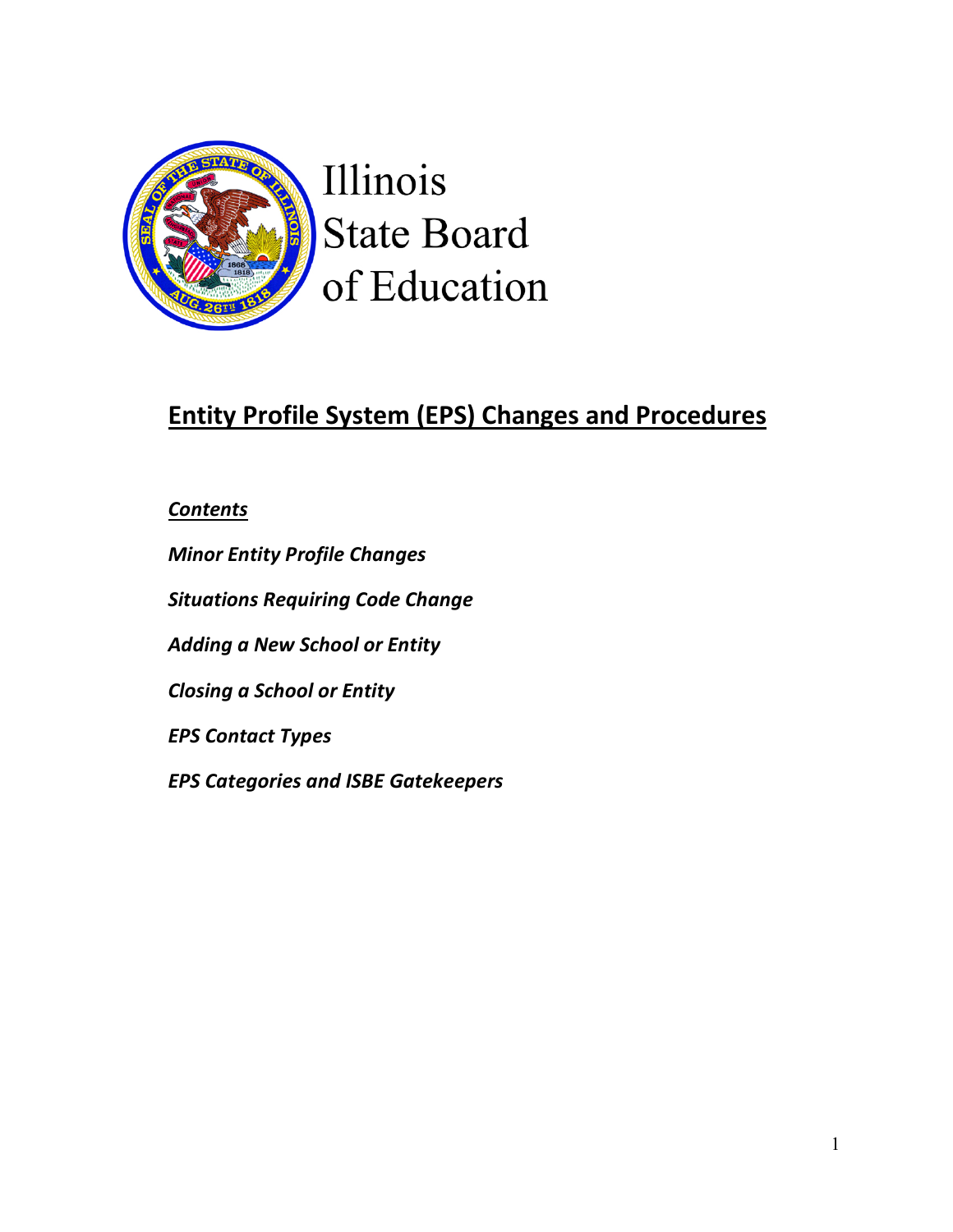# *Entity Profile System (EPS) Changes and Procedures*

## *Minor Entity Profile Changes*

Minor Entity Profile Changes for EPS Categories A (Regional Programs), 1 (Regional Offices), 2 (Public Districts), 3 (Nonpublic Districts and Schools) and 4 (Public Schools. Public Districts submit changes for Public Schools) can be submitted in EPS through IWAS by an authorized user who has been granted EPS Administrative access by their local IWAS administrator. (Administrator can go to IWAS > System Listing > Entity Profile System to access EPS in IWAS.)

Examples of minor Entity Profile changes:

- Administrator Name
- Address
- Phone Number
- Fax Number
- Email Address
- Grades Served

#### *Note: IWAS Administrator Changes*

If the Administrator has changed (including Regional/District Superintendent, Nonpublic School Administrator, Special Ed Director, etc.), ISBE will process the change in EPS and will email the entity an IWAS administrative account letter that contains IWAS setup instructions and an access code for the creation of a new IWAS administrative account. The outgoing administrator's account will be deactivated.

IWAS questions should be directed to the ISBE "IT Contact Center" at 217-558-3600, Option 2.

For all other Entity Profile Categories (see Entity Profile Code/Gatekeeper chart below), all requests must be made on the organization's letterhead, signed by the Chief Administrator and directed to:

Illinois State Board of Education Attention: Technology Support and Infrastructure S-395 100 North First Street Springfield, IL 62777 [EPSChange@isbe.net](mailto:EPSChange@isbe.net)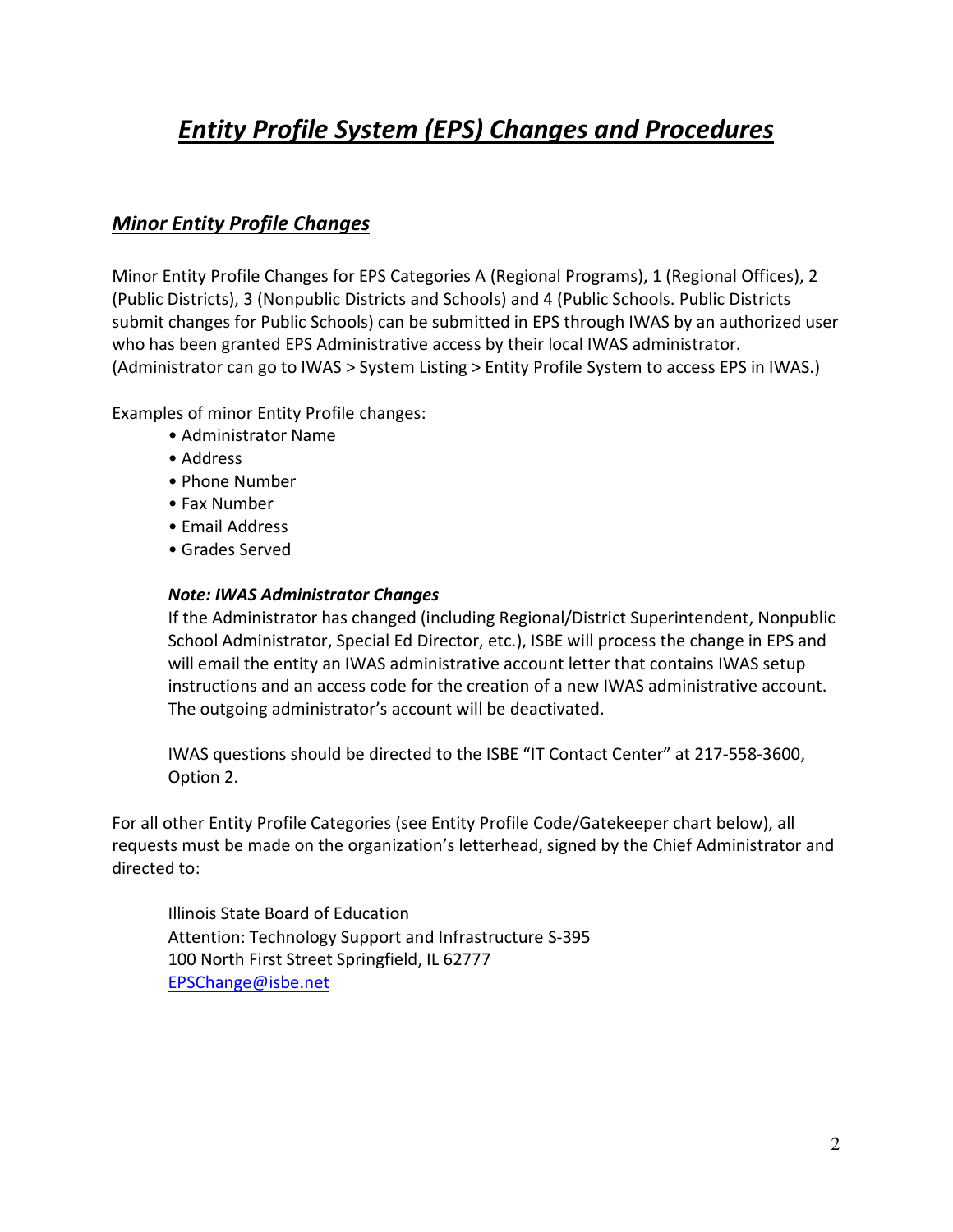# *Situations Requiring RCDTS Code Change*

An Entity Profile Code changes only when there is a "significant" change in grades served.

- "Significant" means having grade level changes that by definition, would place a school in another category
- Example: changes a middle/junior high school to a high school.

Certain changes do *not* result in a change in school coding. Examples include:

- $\checkmark$  new principal
- $\checkmark$  new address
- $\checkmark$  new building
- $\checkmark$  minor changes in grades served
- $\checkmark$  new school name

School name changes must be reported to the ISBE Technology Support and Infrastructure (see previous contact information provided).

# *Adding a New School or Entity*

The ISBE Technology Support and Infrastructure department receives requests to add new schools or entities throughout the year, with many being between May and August of each year. A new school or entity for the upcoming school year will not be added to the *Entity Profile System* until the effective date (usually July  $1<sup>st</sup>$ ) indicated in the letter that ISBE receives.

It is important to have all entity information up-to-date by July  $1<sup>st</sup>$ , so that any subsequent data submitted reflects the most updated information. For new schools, each district should contact ISBE before July  $1<sup>st</sup>$  in preparation for the next school year. A district may also add a new school at some time mid-year, but it is not recommended and will have an impact on the reporting of ISBE data collections for the school year. The same ISBE notification process applies (see below).

Note: If a new school is added as a part of a restructuring process or if it impacts students attending a school in federal or state status, the request cannot be made through the annual update procedure. If an entity is in such a situation, contact ISBE to discuss and review potential changes, as every circumstance can be different.

### **Notification Process for New Schools**

ISBE requires the following information:

- Facility Name/Address/Phone/Email
- Administrator's Name
- Effective Opening Date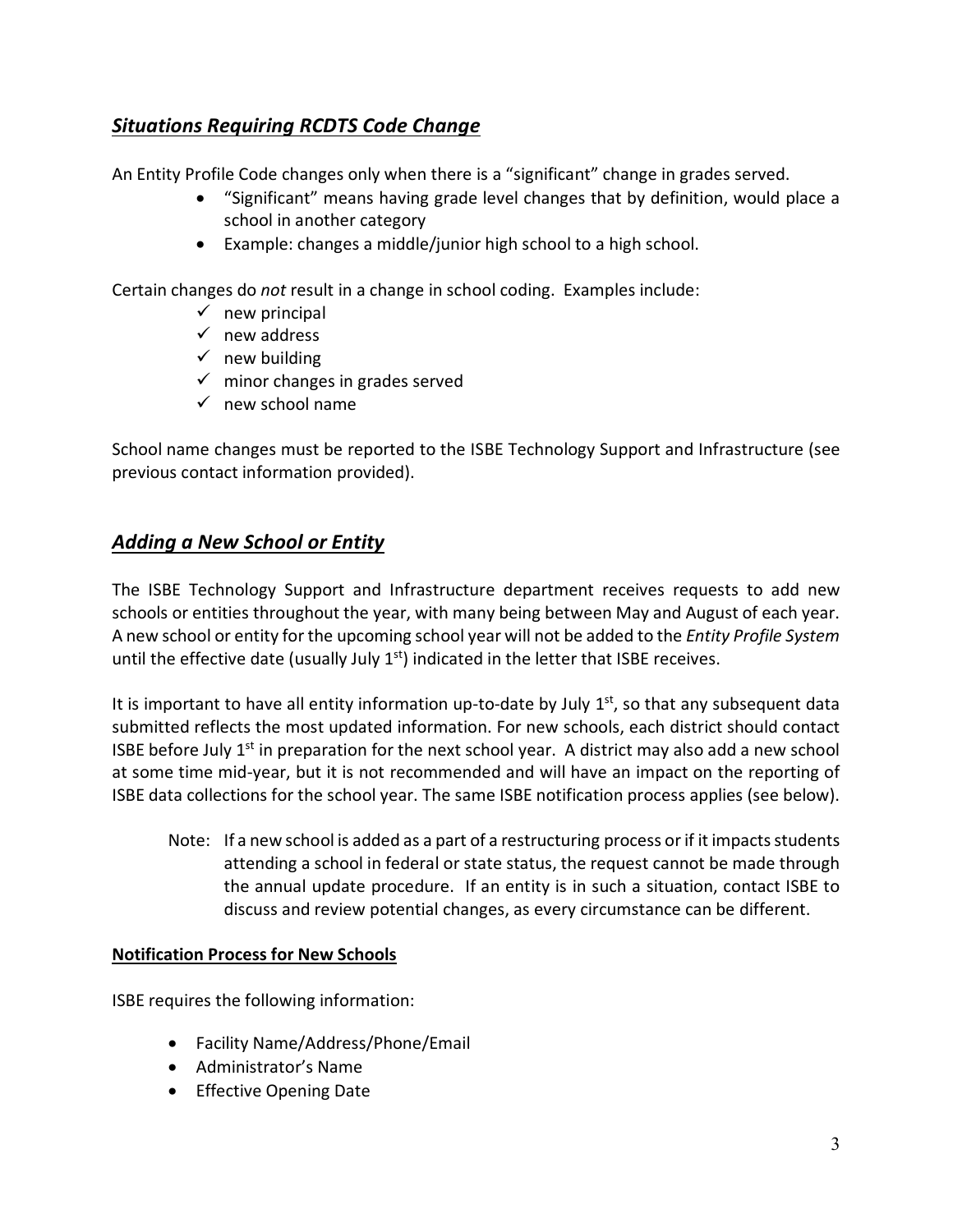- Grade Levels Served
- State Representative
- Senate District
- Federal Congressional District

New school notifications must be submitted on official District letterhead, signed by the organization's Chief Administrator and directed to ISBE at:

> Illinois State Board of Education Attention: Technology Support and Infrastructure S-395 100 North First Street Springfield, IL 62777 [EPSChange@isbe.net](mailto:EPSChange@isbe.net)

# *Closing a School or Entity*

The ISBE IT/Computer Operations department typically receives requests to close existing schools or entities between May and August of each year. A school or entity closure for the upcoming school year will not be reflected in the *Entity Profile System* until the effective date (usually July  $1<sup>st</sup>$ ) indicated in the letter or fax that ISBE receives.

For school closures, each District should contact ISBE before July  $1<sup>st</sup>$  in preparation for the next school year. A District may also close a school at some time mid-year, but it is not recommended and will have an impact on the reporting of several data collections for the school year. The same ISBE notification process applies.

### **Notification Process for School Closures**

ISBE requires the following information:

- RCDTS code
- Facility Name/Address/Phone/Email
- Effective Closing Date
- RCDTS/Facility Name of the School(s) the students will be attending (by grade level)

School or entity closure notifications must be submitted on official District letterhead, signed by the organization's Chief Administrator and directed to ISBE at:

> Illinois State Board of Education Attention: Technology Support and Infrastructure S-395 100 North First Street Springfield, IL 62777 [EPSChange@isbe.net](mailto:EPSChange@isbe.net)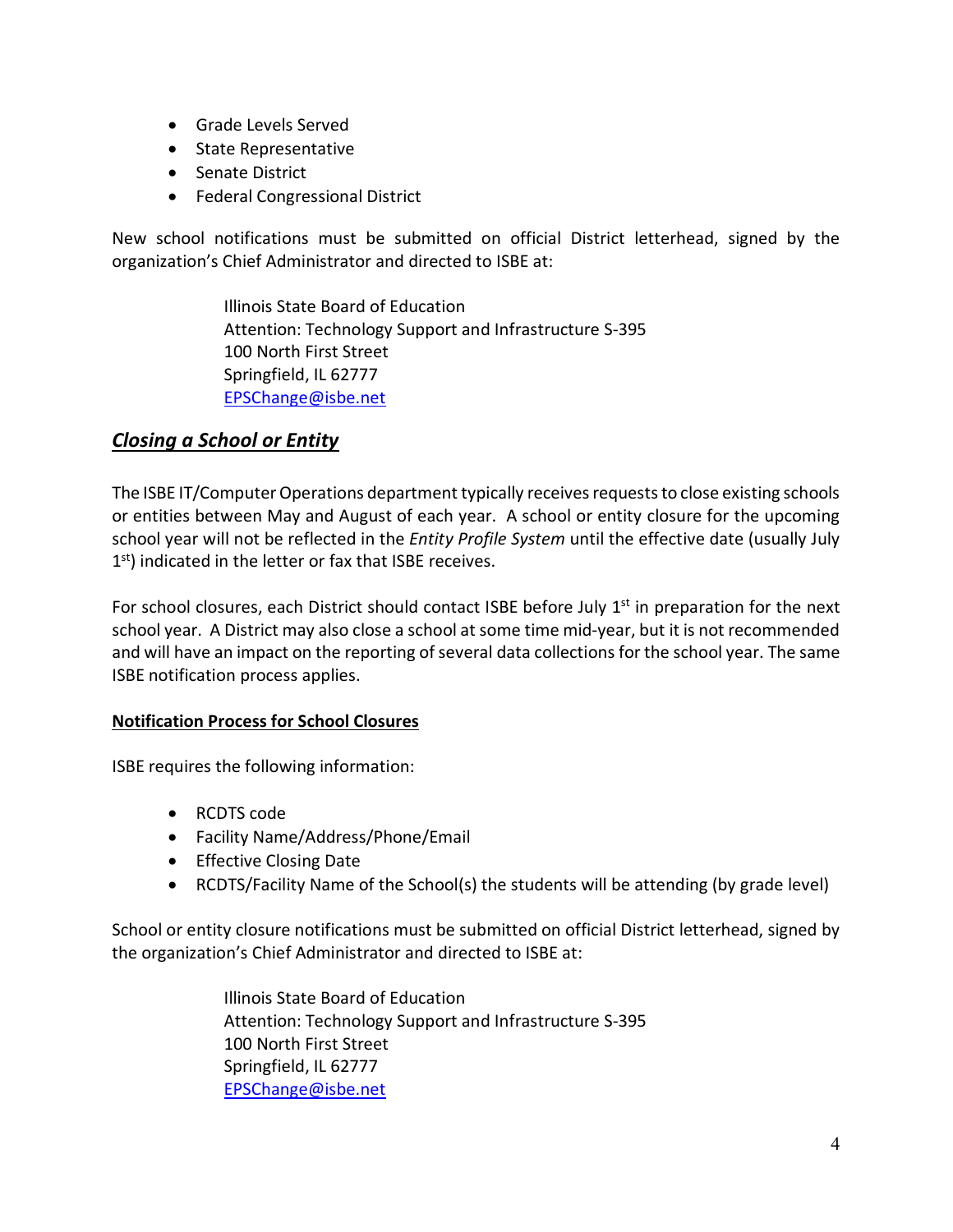## *EPS Contact Types*

Many different contact types are available in EPS and may be added, deleted, or edited by the district's EPS administrator at any time. Contact types are used by ISBE to easily communicate with those particular contacts at the districts.

Regional Superintendent Food Service Director District Superintendent Local Wellness Policy Contact Assistant District Superintendent Seamless Contact Superintendent FFVP Principal **FFVPSecondary** Assistant Principal Executive Director **Support** Director **Director** Director of Technology Administrator **Foster Care Contact** CEO Homeless Liaison

### **General**

Site Contact **Coordinators** Secondary Site Contact **ACCESS** Coordinator Sponsor Contact **DLM-AA Coordinator** Secondary Sponsor Contact **ISA Coordinator** Sponsor Claim Contact **KIDS** Coordinator Contractor Contact **NAEP** Coordinator

#### **Leadership Food Programs**

Chairperson District Public Information Officer Charter Management

Authorized Representative IL Assessments of Readiness Coordinator (IAR) Title IX Coordinator